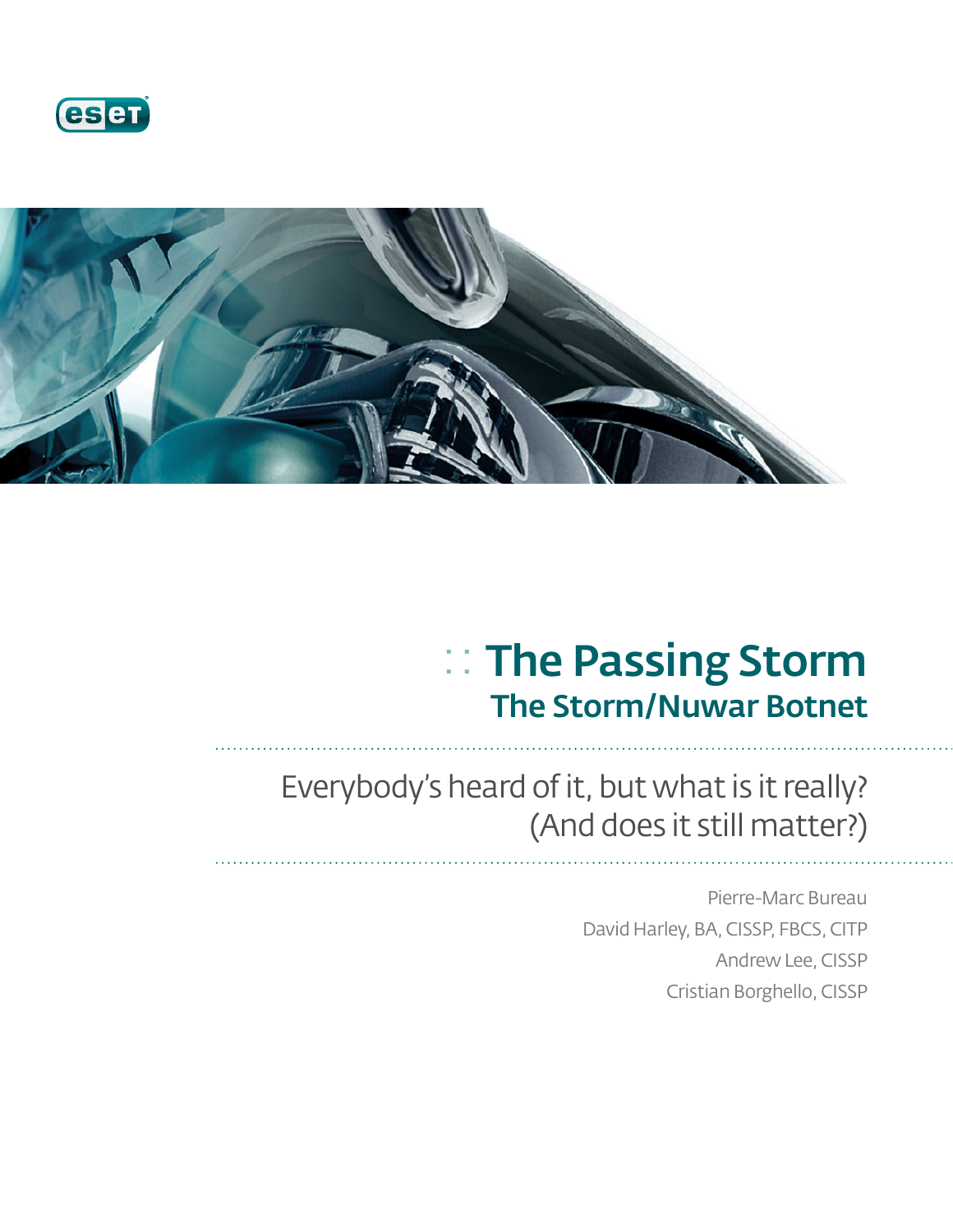## Table of Contents

| Introduction                       | $\overline{2}$ |
|------------------------------------|----------------|
| What is a Botnet?                  | 3              |
| <b>Storm History</b>               | 4              |
| Social Engineering Themes          | 4              |
| How the Storm Botnet has been Used | 7              |
| Does Size Matter?                  | 8              |
| <b>Technical Details</b>           | 8              |
| <b>Communication Mechanism</b>     | 9              |
| <b>Communication Encoding</b>      | 9              |
| Conclusions                        | 10             |
| References & Further Reading       | 12             |
| Glossary                           | 13             |

This white paper is based on a French language article for Misc by Pierre-Marc Bureau called "Les Changements Climatiques et les Logiciels Malicieux" ("Climate Change and Malware") and also includes updated material from other papers and articles by David Harley, Andrew Lee and Cristian Borghello.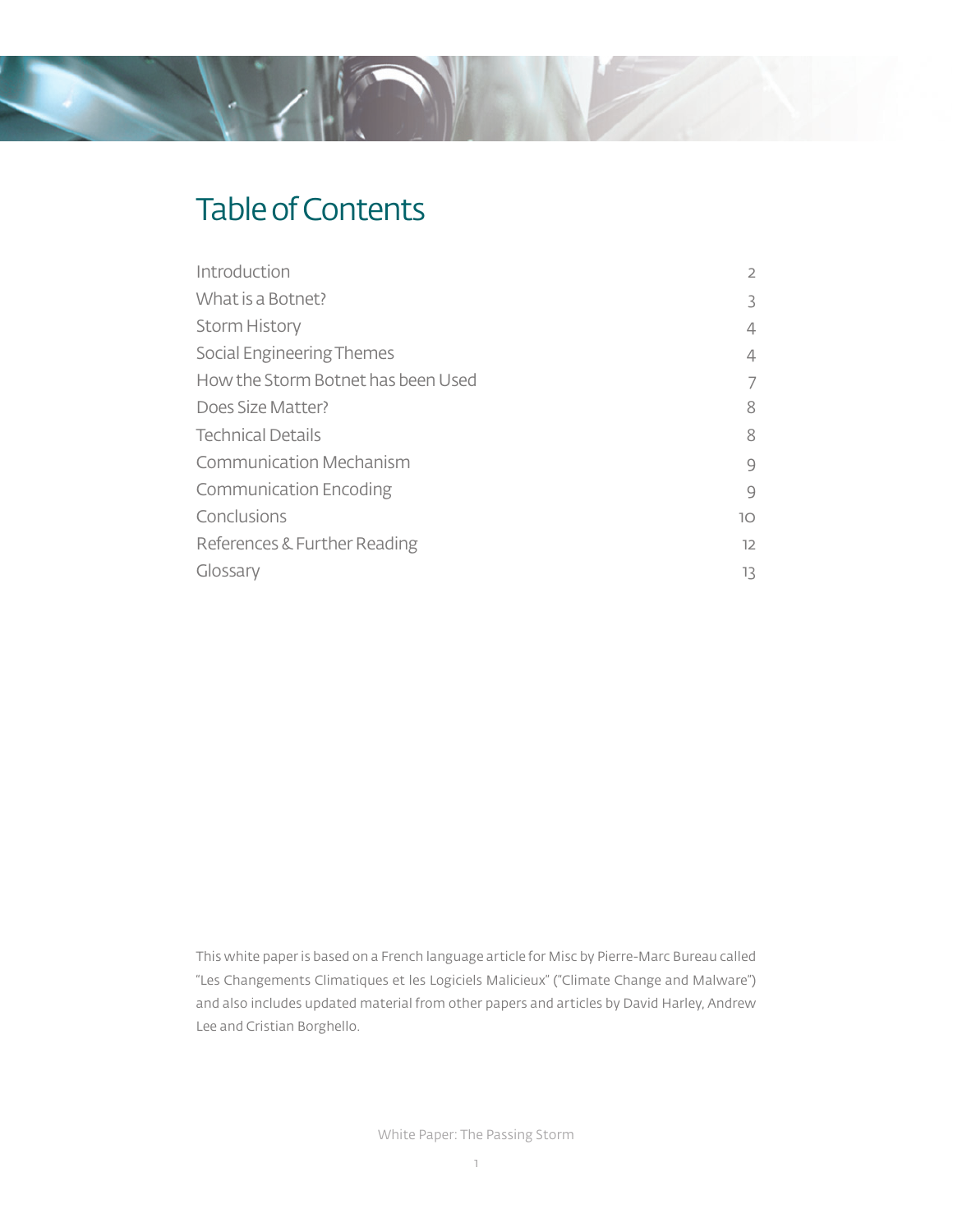### **Introduction**

To adapt to changes in environmental conditions, which happen fast these days, malware has to evolve. Some of the ways in which malware can adapt are clearly illustrated by the ongoing evolution of the so-called Storm Worm. The Storm botnet is generally agreed to have reduced in size since the huge estimates of compromised machines that characterized much of 2007. Nonetheless, the threat continues to attract a great deal of media attention, mainly because of its comparatively novel peer-to-peer network model, its constant updating and adaptability, and the continued effectiveness of its spam campaigns.

The Storm Worm received its name (despite the fact that it's not exactly a worm, or even a single malicious program  $-$  particular components may be detected by quite different names, as shown below) after the Kyrill storm that hit Europe in the beginning of 2007. At that time, the authors of the malware used the media attention generated by the storm to persuade users to download and execute a file attached to electronic mail messages.

The name of the Storm Worm creates significant confusion, since no anti-malware vendors use this label. Many vendors, including Microsoft, McAfee and ESET, name this threat Nuwar. On the other hand, Kaspersky uses the label Zhelatin, while Symantec uses Peacomm. To add to the confusion, many detection mechanisms label Storm Worm threat components differently: often they are named according to the run-time packer used to compress and obfuscate them, so they may be flagged with names such as Tibs or Xpack. It is to be noted that these packers are also used by other threats, so that the names are not unique to this family of malware. Indeed, two of the present authors have used Storm-related malware as examples of the major problem the anti-malware industry and its customers have with naming issues. This issue was addressed in a conference paper by two of the present authors presented at the Virus Bulletin conference in Autumn, 2008.<sup>1</sup>

#### Various Vendor Names for a Single Storm-Related Sample

TR/Crypt.XPACK.Gen TR/Crypt.AP (Suspicious) - DNAScan Trojan.Crypted-16 Suspicious File VirTool.Win32.LDE a variant of Win32/Nuwar.CG Troj/Dorf-BA Trojan.Peacomm Trojan.Crypt.XPACK.Gen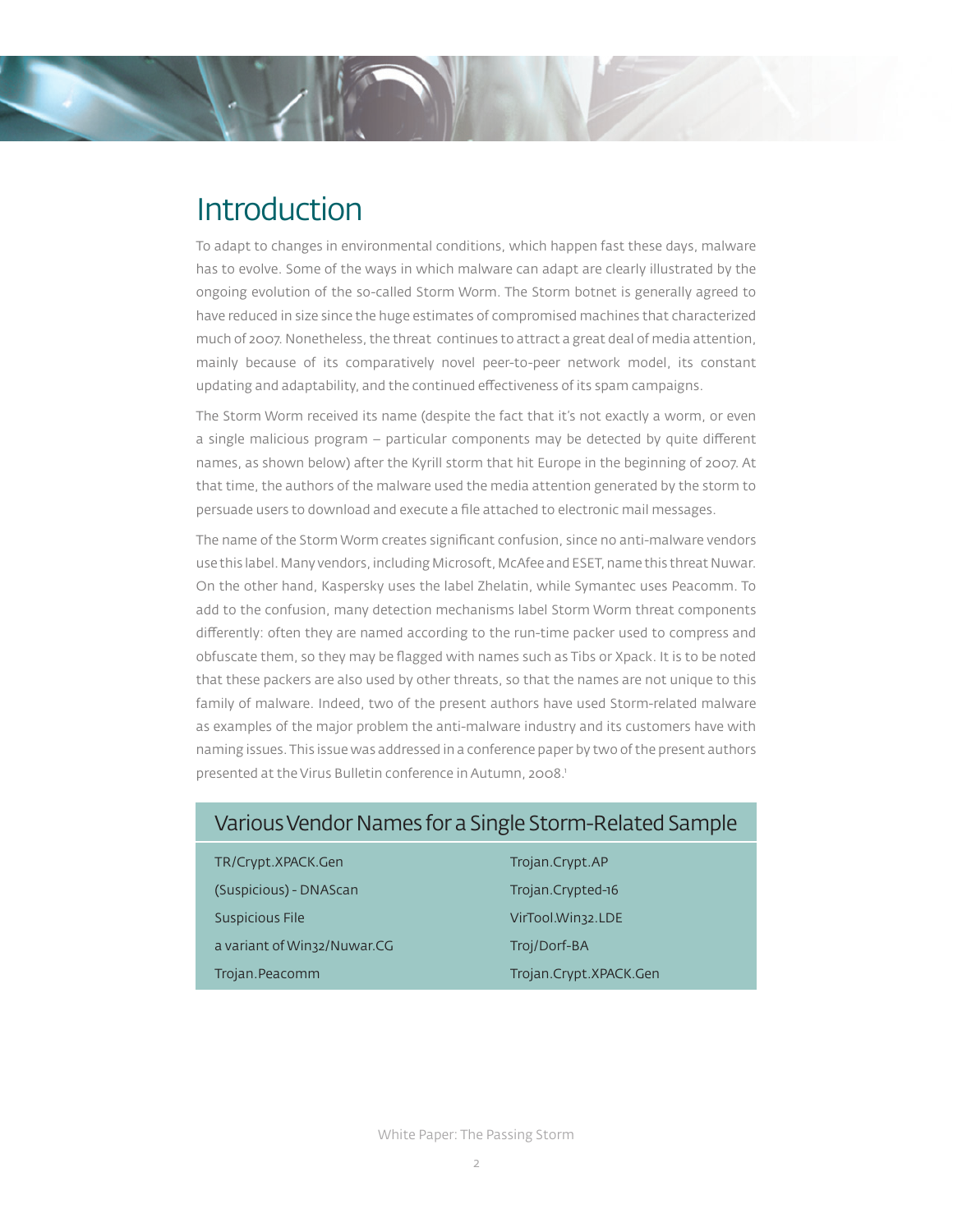Because of the nature of heuristic and generic detection,<sup>2</sup> different components will trigger different heuristic "tripwires" at different stages in their evolution, so the labels by which they are detected may also vary widely across products that use proactive detection techniques rather than relying on conventional signature detection. Thus, a very broad range of names is used in the CME (Common Malware Enumeration) entry for CME-711,3 a collection of sample identifiers generally associated with the Storm botnet:

- Win32.Small.dam
- W32/Downloader.AYDY
- TR/Dldr.Small.DBX
- Win32/Pecoan
- Trojan.Downloader-647
- Win32/Fuclip.A
- W32/Small.DAM!tr
- Small.DAM
- Downloader.Tibs
- Trojan-Downloader.Win32.Small.dam
- Downloader-BAI!M711
- Win32/Nuwar.N@MM!CME-711
- W32/Tibs.gen12
- Trj/Alanchum.NX!CME-711
- Troj/DwnLdr-FYD
- Trojan.Peacomm
- TROJ\_SMALL.EDW

#### What is a Botnet?

The term "bot" (derived from "robot") is a general term applied to many types of automated software, often with entirely legitimate purposes such as software that performs administrative and support tasks in IRC (Internet Relay Chat) or IM (Instant Messaging). In the malware arena, however, a botnet is a network of linked systems, controlled remotely, having been compromised by one or more malicious bots or agents and used for attacks that can be carried out more effectively by many linked machines than by individual systems.<sup>4</sup>

Bots do not constitute a single class of malware like viruses or worms, but belong to the general class of Trojans—programs that pretend to carry out some desirable operation, but instead (or also) perform other functions that the victim wouldn't expect and wouldn't want to be executed. Some bots self-replicate (and may therefore be described as viruses or worms), whereas others rely for propagation on external mechanisms such as spamming, tricking the recipient into running malicious code using social engineering.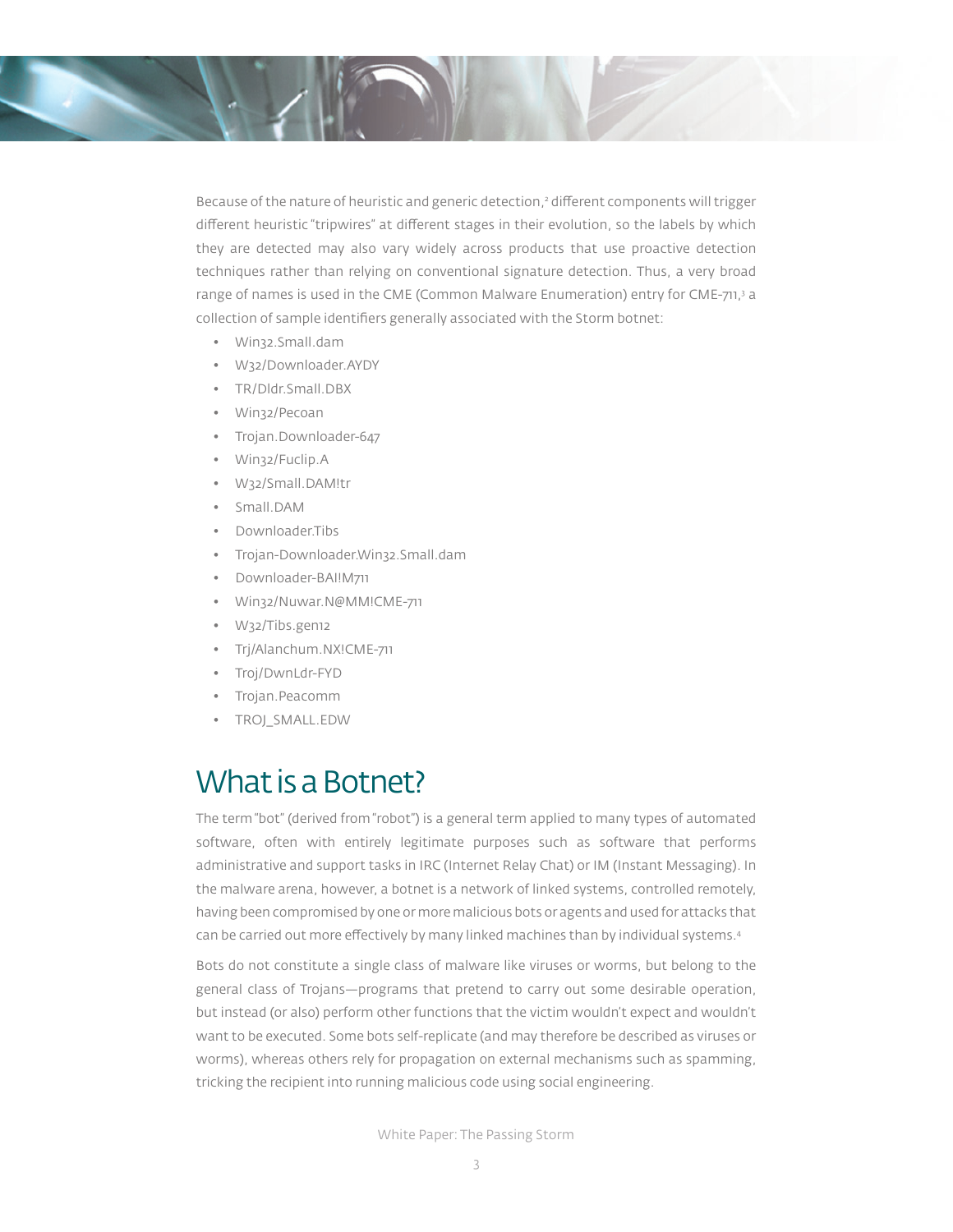A bot compromises a victim system without the knowledge of its owner. However, its impact does not depend on how it is manipulated as a single compromised system, but as one of a network of thousands or tens of thousands of other compromised machines. The bot listens for instructions from a remote attacker, or else allows "backdoor access" so that the remote attacker can gain access to the compromised system. The mechanisms by which systems are controlled remotely are referred to as "Command and Control" (C&C). Many botnets have used one or more C&C servers to control compromised systems over IRC (Internet Relay Chat), but we now see a wide range of mechanisms and protocols used.

While IRC remains a common channel for communication between the bot controller and compromised machines that constitute the botnet, other mechanisms are being used more and more. Some communicate over HTTP (not necessarily over port 80). Storm has used eDonkey to communicate via Overnet and the Kademlia protocol peer-to-peer (P2P) protocol. Other botnets such as Nugache have used similar approaches, with varying degrees of success.

A system controlled by an active bot is often called a drone or zombie, and such systems may be compromised (zombified or infected) by a number of vectors:

- Self-launching o-day exploits using such vulnerabilities as buffer and stack overflows (often implemented as drive-by downloads where just visiting a web site from an unpatched computer is enough to launch malicious code). Software vulnerabilities in browsers or network services can be exploited to execute malicious code to download and/or install malware.
- Links to malicious sites are often distributed in malicious email: despite the lingering presence of many old-style mass mailers distributed as executable attachments, email is now primarily used to distribute malicious links rather than attachments, as this approach is less susceptible to email filtering.
- User-launched email attachments may also install agent malware, or download an installer, though this is far less common with newer threats, as noted in our Mid-Year Global Threat Report for 2008: see http://www.eset.com/threat-center/ case\_study/GlobalThreatRprtHalfYr20080807.pdf.
- Probes sent over local shares by previously compromised machines may also be an infection vector.

### Storm History

The spam campaign that occurred in January 2007 was only the Storm gang's first global operation.5 Since then, this malware has continually evolved and adapted: this section gives an overview of that evolution.

### Social Engineering themes

The Storm gang has used a range of social engineering tactics to entice users into opening a malicious attachment or visiting malicious websites, so that their systems will be compromised.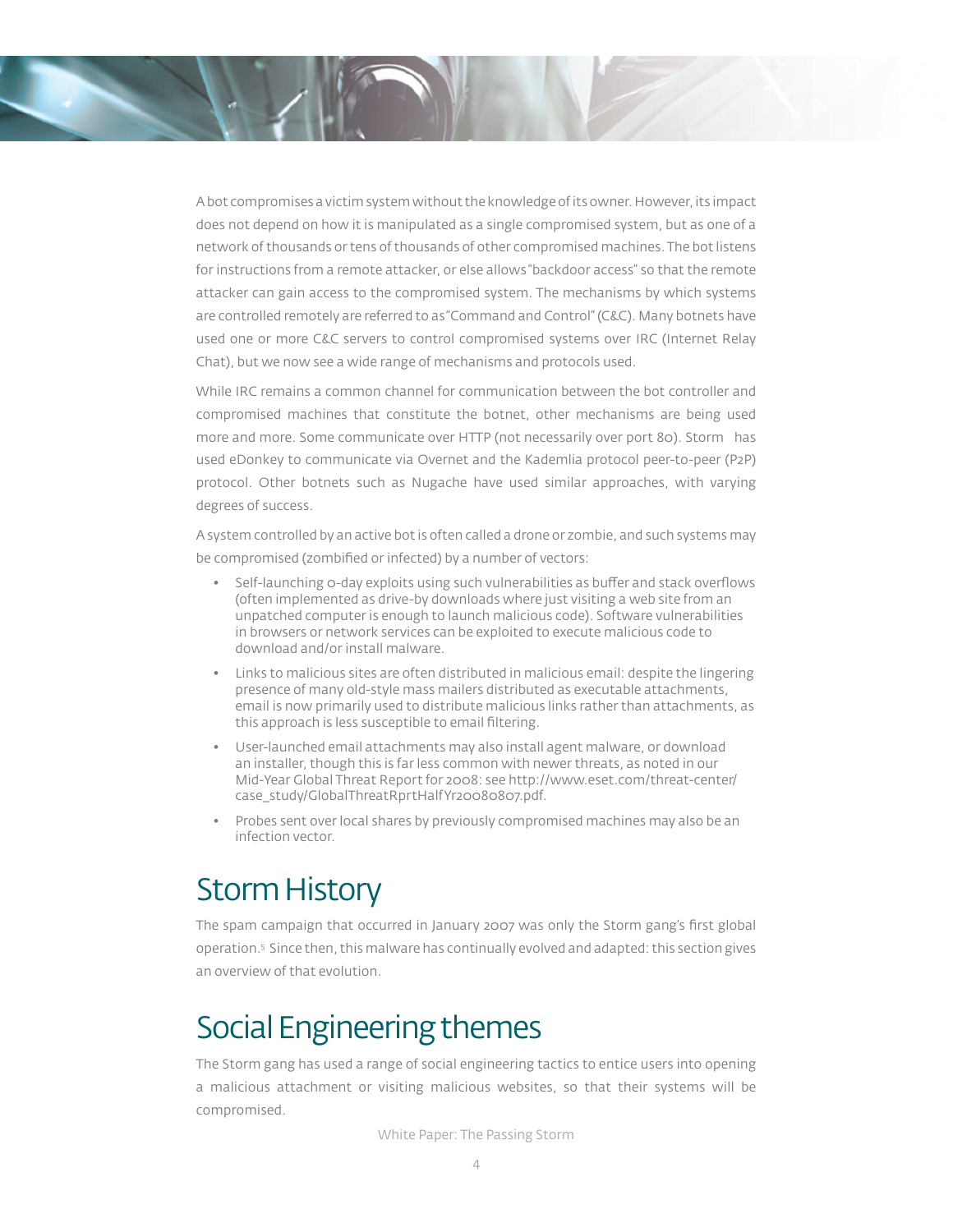The following table outlines some of the different social engineering themes that have been used by the Storm Worm to incite users into executing their malware. The varying length of time for which each technique is used suggests that the gang monitors their effectiveness in terms of persuasion and tunes its strategies in response. This increases the effectiveness of their botnet, though changing the angle of attack before the world gets too used to a current social engineering theme is also a useful survival technique.

| <b>Theme</b>                                                                                                 | Time of usage                 |
|--------------------------------------------------------------------------------------------------------------|-------------------------------|
| Actuality events (news items)                                                                                | December 2006 - May 2007      |
| Electronic greeting cards                                                                                    | June - August 2007            |
| Electronic postcards                                                                                         | 1-Aug-07                      |
| <b>VPN Connector</b>                                                                                         | August 2007 (only one day)    |
| Beta program                                                                                                 | August 2007 (only one day)    |
| Video                                                                                                        | August - September 2007       |
| Labor day                                                                                                    | September 2007 (only one day) |
| Tor installation package                                                                                     | September 2007 (only one day) |
| <b>NFL Season</b>                                                                                            | $1-Sep-07$                    |
| Arcade game download                                                                                         | September - October 2007      |
| Halloween                                                                                                    | October - November 2007       |
| Screen Saver                                                                                                 | Christmas 2007                |
| <b>New Year Greetings</b>                                                                                    | 8-Jan-08                      |
| Valentine's Day                                                                                              | $1-Feb-08$                    |
| Electronic greeting cards                                                                                    | $1-Mar-08$                    |
| <b>April Fools Day</b>                                                                                       | $1-Apr-O8$                    |
| Fake video codecs                                                                                            | April - May 2008              |
| Fake reports of another Chinese<br>earthquake and the consequent<br>probable cancellation of the<br>Olympics | June 2008                     |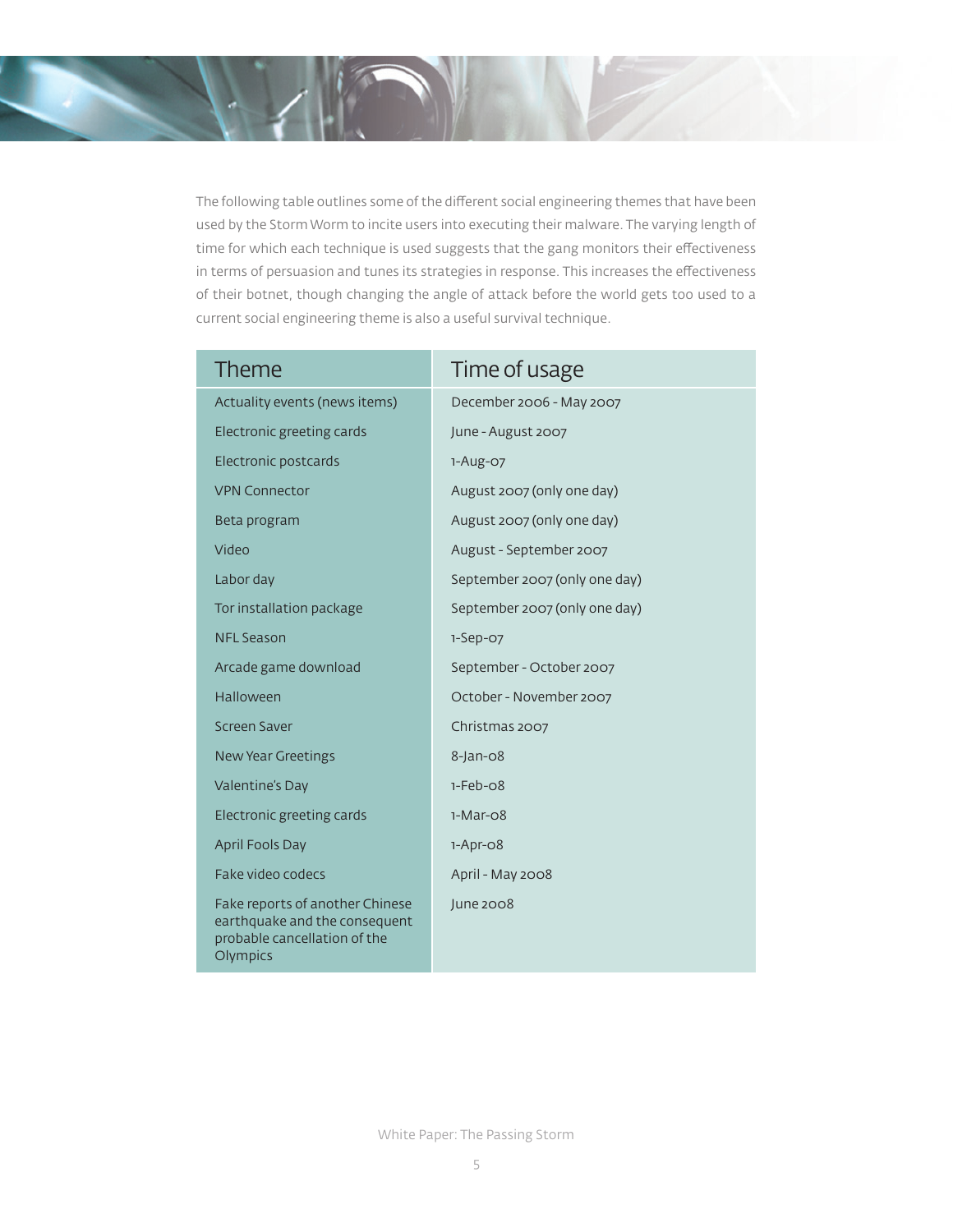

One of the social engineering themes most used by Nuwar is the fake postcard / electronic card. Figure 1 shows an example captured in March 2008.



Figure 1: Fake Virtual Postcard

Other approaches include malware passed off as free games (Figure 2).



Figure 2: Fake Games Used as a Lure to Trick Victims into Downloading Malware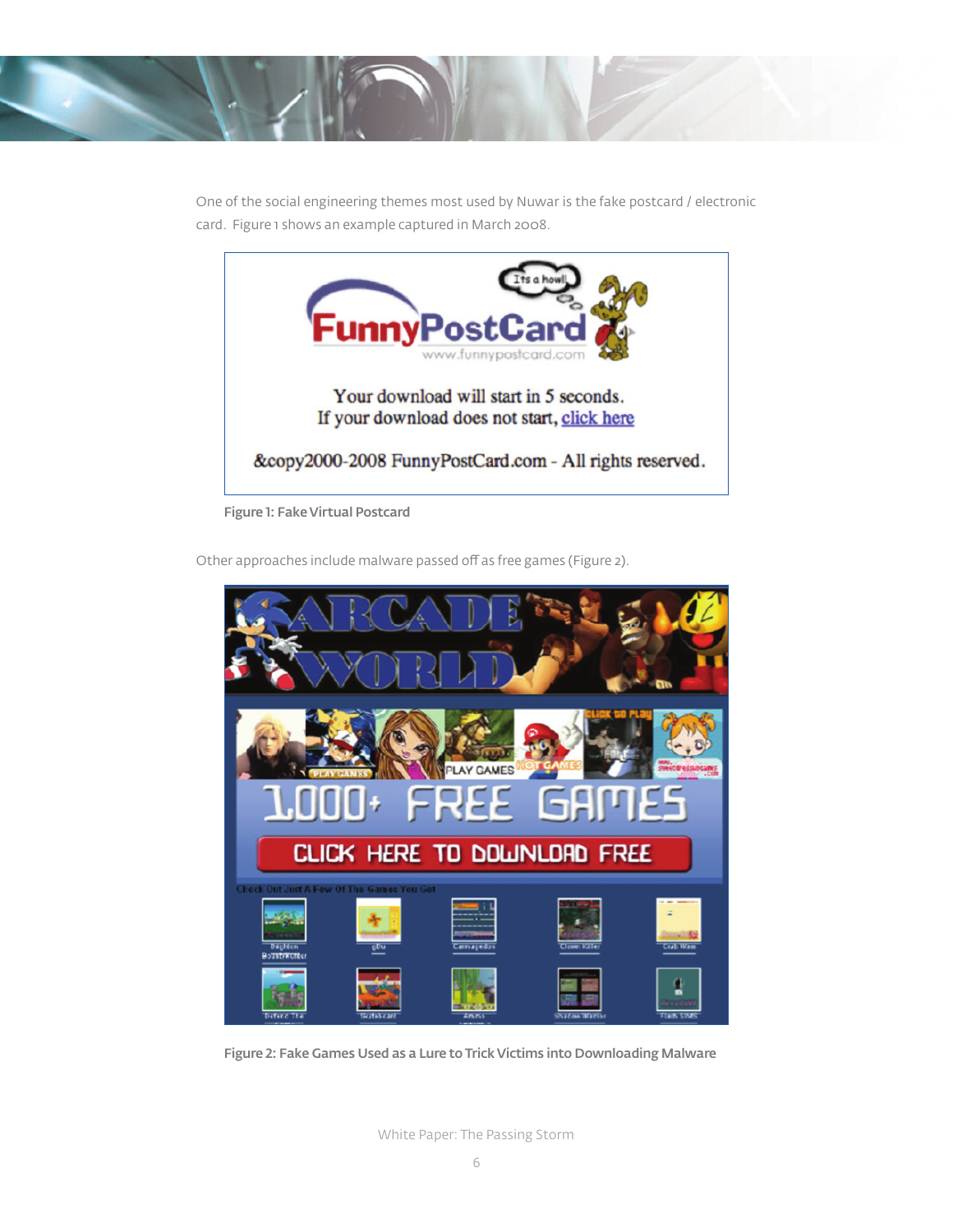Nuwar's authors release software updates very frequently. The websites that are used to distribute the malware may serve a different file as often as every 30 minutes. The difference between files in terms of functionality is often minor or non-existent, but the difference is enough to evade signatures used in many antivirus products that don't use advanced heuristics and anti-packing techniques.

The Storm botnet is a good example of a completely decentralized (peer to peer) Command and Control network. Historically, it has relied on the Overnet protocol<sup>5</sup> to find resources needed by infected PCs to function effectively as part of the botnet. Examples of such resources include updated versions of the malware, instructions concerning spam content and targets, targets for distributed denial of service attacks (DDoS) and so on. Information flows are encrypted, perhaps reflecting increasing use of legitimate security technologies for criminal purposes – consider, for instance, the recent use of dual-key encryption to compromise user data and force them to buy information that will enable them to retrieve an encrypted file (ransomware).<sup>6</sup>

#### How the Storm Botnet has been Used

Botmasters use distributed processing techniques to implement jobs that are rather resource-intensive when performed on single machines, like circumventing Captcha screens using OCR technology. Many of the brute force attacks for which malicious botnets are commonly used require high volumes of participating machines rather than algorithmic complexity so that a large network of desktop machines with a broad range of specifications may be as effective as a smaller group of top-of-the-range, brand new servers.

The Storm botnet has been used for a wide variety of criminal purposes:

- Sending "pump and dump" e-mails (sometimes with the somewhat innovative use of MP<sub>3</sub> attachments)<sup>7</sup>
- Common spam, for instance chemical/medical supplies
- Self-propagation through e-mails
- Hosting phishing sites, registering domain names resembling those of well-known banks and directing web requests for these entries to computers infected with Nuwar and running web servers that serve a fake login page.
- Dissemination of banking Trojans, designed to steal banking information.
- Denial of Service attacks (notably against the Stration gang and against antimalware researchers: three requests in a row for a malicious program from a specific site is assumed to be action on the part of law enforcement or the anti-malware community, and an attack is triggered automatically).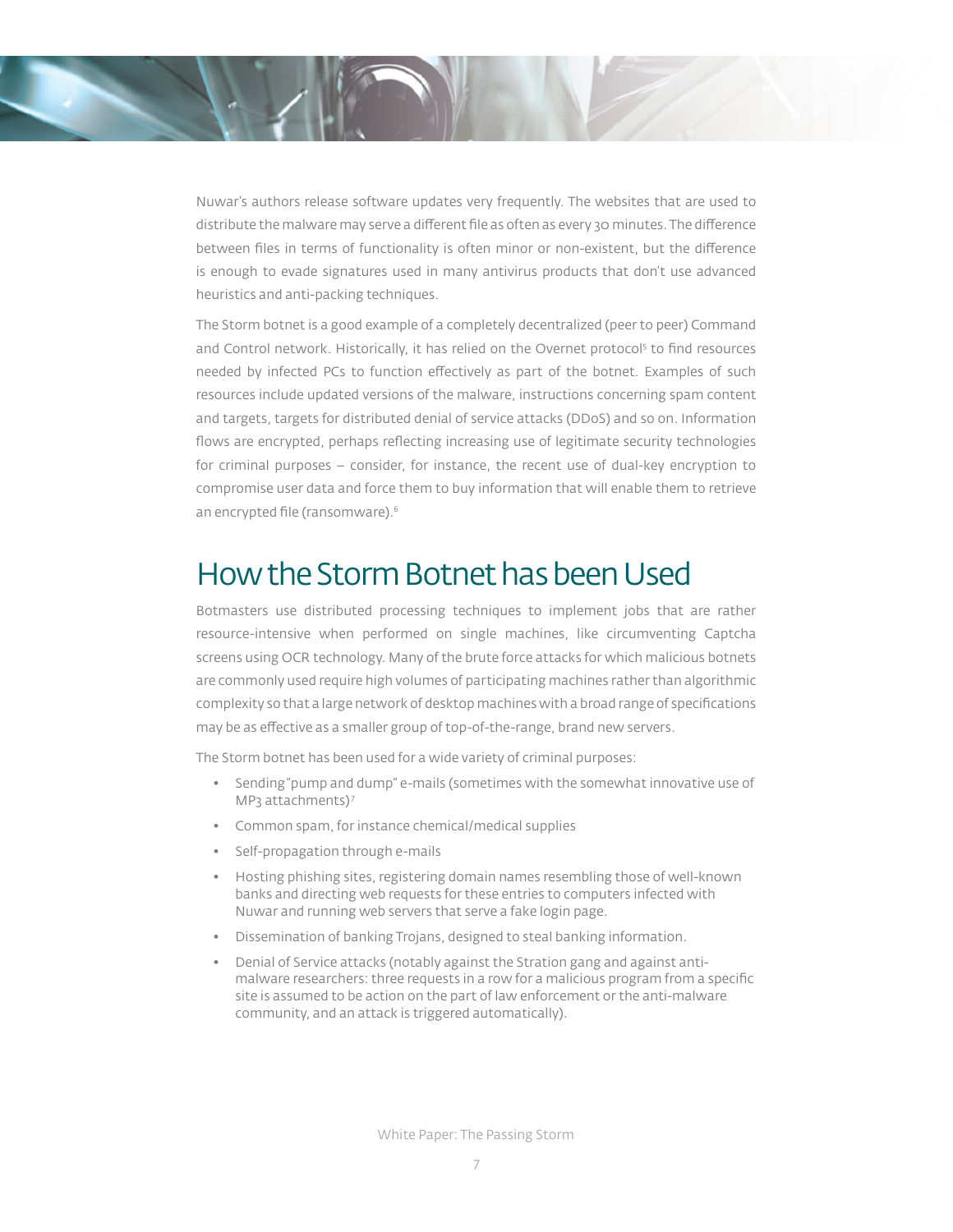### Does Size Matter?

The real size of the Storm botnet has varied widely over its lifetime, and attempts to estimate its exact size have varied even more widely. $8.9$  The use of fast flux domains and C&C models intended to introduce adaptive self-protective techniques, redundancy and resilience, make precise assessment impractical.

There are certainly bigger botnets such as Kraken out there nowadays,<sup>10</sup> but they don't have the same variety of operation and evolution. In any case, we feel that while stories of botnets running into hundreds of thousands and even into seven figures make good headlines, they focus on the wrong issues. Sheer size may be an issue in terms of some attack processes, but smaller, more adaptable botnets may survive better in the long run.

#### Technical Details

Infection Vectors

- Storm infection is very dependent on social engineering, as previously detailed.
- Infection and compromise may also be executed by exploits hosted on web pages advertised through spam
- It's frequently copied to external drives as \_install.exe.

Binary Protection

- A completely new packer is released with each new wave of propagation as the malware is spammed out.
- Some binaries are armored with anti-emulation tricks and detection for the presence of a debugger, suggesting that an anti-malware researcher is attempting to analyze the program)
- Code injection
	- The first .EXE drops a system driver and registers it as a system service
	- When loaded, the driver will inject code into services.exe
	- This technique makes the debugging of this program very hard and also conceals its execution and behavior from some security systems.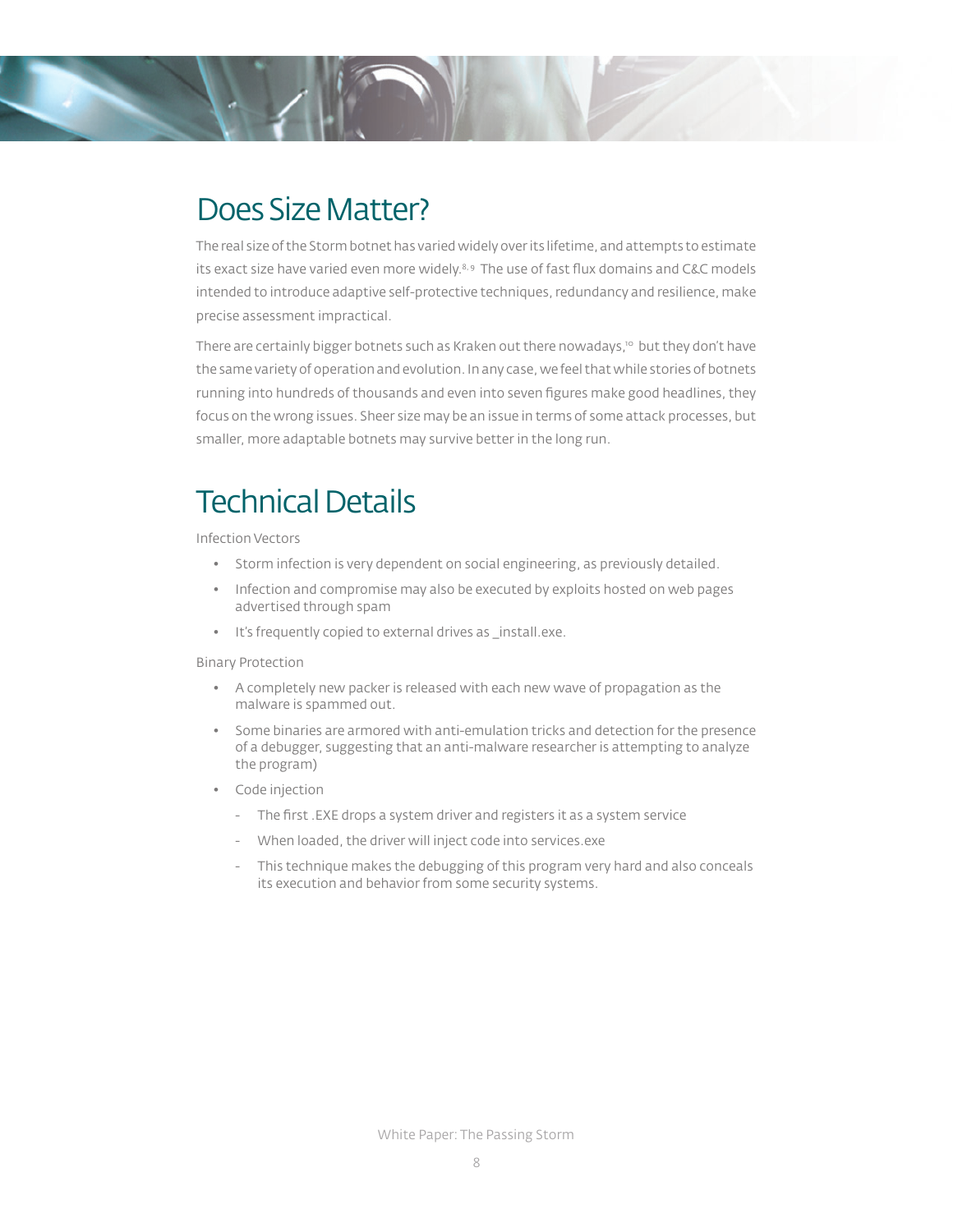### Communication Mechanism

Storm communicates with other infected hosts and its controller through a decentralized network, using the Kadmelia protocol, rather than the more commonly used IRC (Internet Relay Chat) or HTTP (Hyper Text Transfer Protocol).<sup>11, 12</sup> Use of a P2P (Peer-to-Peer) communication channel adds resilience to the botnet, since there is no central point to shut down, so no single point of failure (SPoF). Since infected computers don't to use a predefined port number to communicate on their P2P network, they need to keep track of the coordinates used by other nodes participating in the network. Storm Worm binaries always come with a configuration file that contains the coordinates of ten other systems (???) that participate in the Storm botnet. The coordinates include the IP address of the system, its UDP port and a hash that serves as a unique identifier for each peer.

When a computer is infected, it needs to establish a connection with the P2P network. To do so, the computer sends connection requests to the nodes present in its initial list of peers. The systems that are online at that time respond in turn to the newly-infected system with a list of other peers to which they can connect. To establish a reliable connection to the P2P network, a computer will connect to thousands of different nodes<sup>13</sup> before it can use that connection to search for information.

The controller of the Storm Worm uses the P2P network to send commands to participating drones and collect feedback information. In reality, the Storm Worm does not sit waiting to receive commands from its controller: it searches for instructions on its peer-to-peer network. The infected computers will search for a certain hash to find the information they are looking for. This hash is calculated so as to incorporate the date, meaning that a new hash is generated and searched for every day. The content of the search request is a block of binary data encrypted with RSA. The decrypted content is usually a URL pointing to an update module: this is then downloaded and executed by infected computers.

#### Communication Encoding

In the fall of 2007, the Storm gang decided to encode all its communication, probably in an effort to avoid detection from intrusion detection systems and to fool researchers that were snooping on their network. The encoding is very basic: that is, an XOR operation with a 40 byte key<sup>14</sup> included in every Storm binary. For more information on encoding and encryption used inside the Storm botnet, we recommend Joe Stewart's work on the topic.15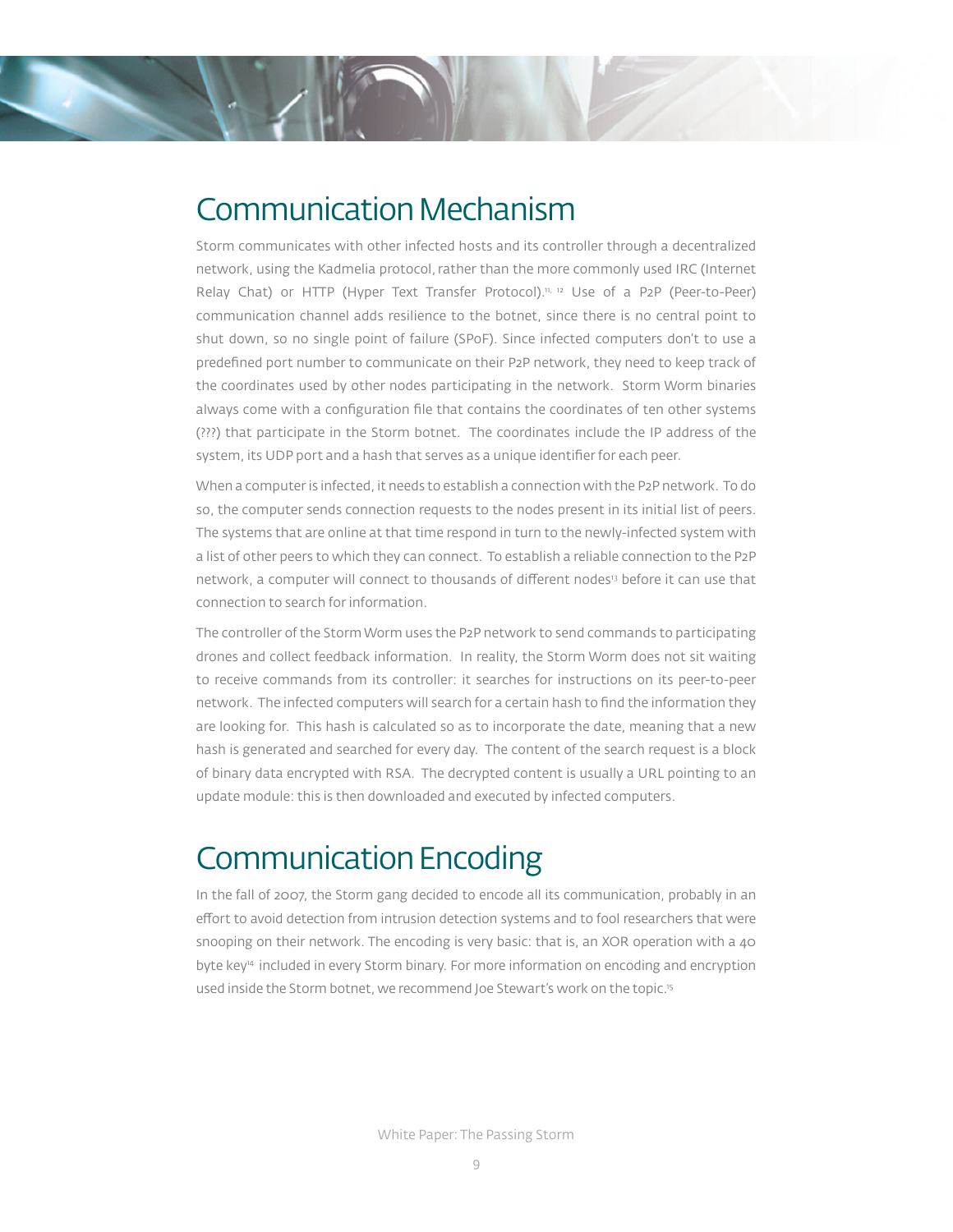### **Conclusions**

While security software can mitigate the direct impact of Nuwar and other bot-related malware on individual systems, the wider effects of botnet activity need additional countermeasures. DDoS attacks, for instance, may be somewhat mitigated by firewall, switch and router configuration. Local monitoring and blocking of SMTP traffic from systems other than authorized mail servers can reduce the impact of spam, fraudulent and malicious email spread over open relays and open proxies, while locked down desktops with minimum user privilege make it harder for all malware to execute and self-install.

Signature-based solutions such as "conventional" anti-virus (AV) and Snort signatures are largely reactive, but remain effective in many cases, especially where supplemented with proactive solutions such as ESET's advanced heuristics. The sheer weight of numbers and the speed at which new variants and sub-variants are released necessitates the use of sophisticated behavioral analysis techniques to maintain detection capability. Increased use of runtime packers and obfuscators has lessened the effectiveness of even the most advanced heuristics (though the use of packing is increasingly used as a heuristic in its own right), and persistent repacking slows down the process of analysis and signature generation for specific variants and sub-variants.

A multi-layered security strategy where signature detection is supplemented by generic filtering, intrusion detection and protection and other preventative controls, as well as backup and recovery strategies, remains an operational necessity. Malware has moved towards a black economy model<sup>16</sup> where the gang works according to a sophisticated business model, and the Storm botnet is a classic example of this trend.

The evolution of the Storm Worm is fascinating. Its authors and controllers did not invent anything new, they have simply been planning and executing their operations in an extremely professional way. To our knowledge, there are no other malware families quite so well organized and controlled. For example, before every propagation wave, the malware authors produce a completely new packer around their creation to reduce detection from security solutions. Also, the biggest Storm activity spikes have always occurred at times where beleaguered network administrators are less likely to be able to react to crises, such as Christmas time or after the Kyrill Storm.

There are persistent rumors stating that the authors of the Storm Worm are operating from Russia and that their identity is known to law enforcement agencies.<sup>17</sup> Whether this is so or not, there is some evidence suggesting that the Storm botnet is being abandoned. At the time of writing this paper, the Storm Worm botnet's size is slowly decreasing and the media are already reading the last rites<sup>18</sup> over it, largely because the spam traffic it has carried has practically disappeared.19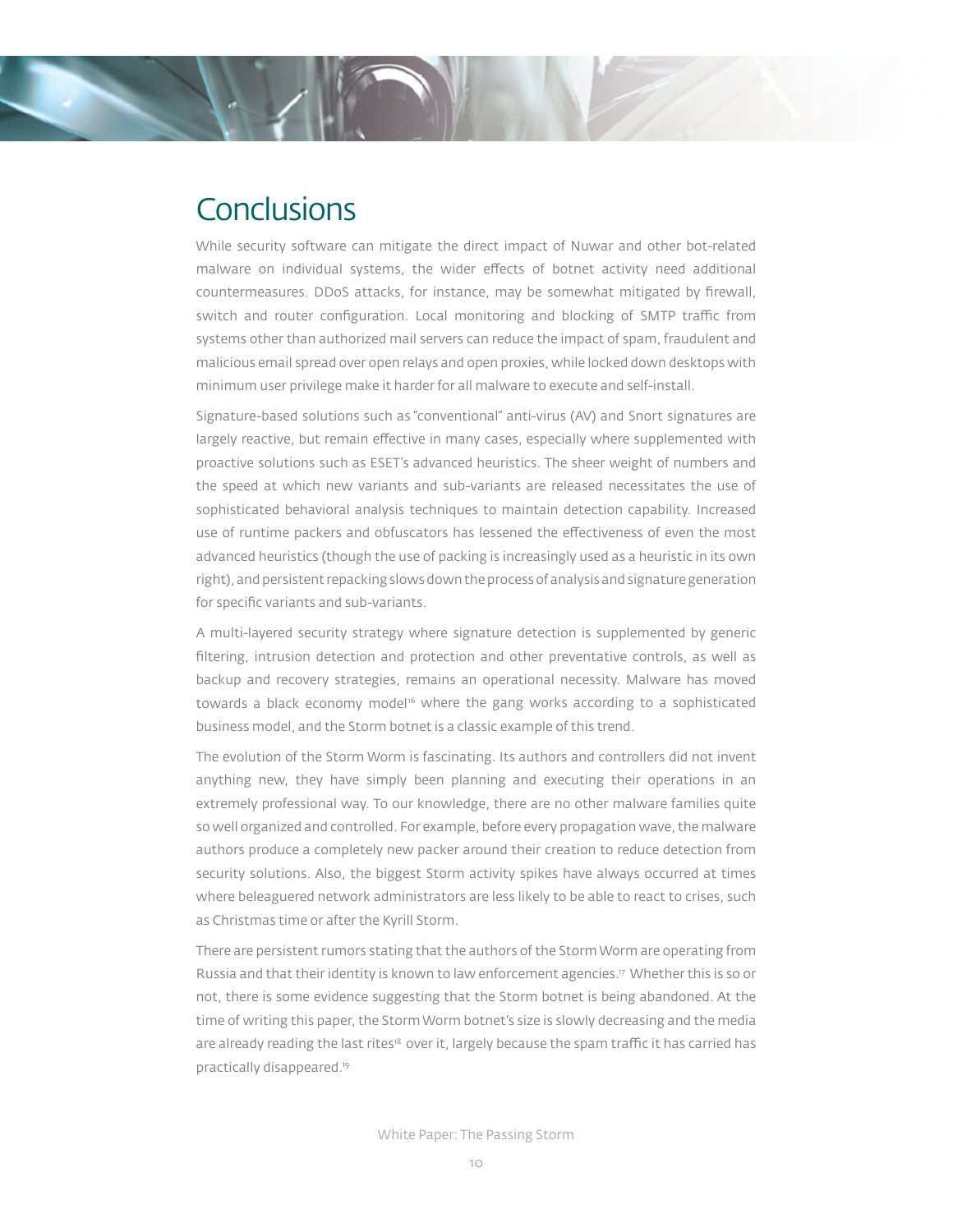This decrease in size is mostly due to the fact that the bot herders are not presently maintaining the botnet, which makes it far easier to find and disinfect compromised computers. We are probably witnessing the end of the era of huge botnets (Storm had more than half a million infected computers at the beginning of 2008). Big botnets became victims of their success. By being very effective and "noisy", they attracted too much attention from the media and from security researchers. In the future, we will have to face a larger number of botnets but each will tend to consist of fewer infected computers and attract less media attention.

Nonetheless, it may be premature to throw dirt onto the coffin. If the Warezov team can return to the fray after nearly a year of dormancy, $2^{\circ}$  with some new wrinkles and a new delivery mechanism, it's perfectly possible for the Storm team to come back in some form. The kind of inventiveness in bot management and social engineering characteristic of Storm is, unfortunately, unlikely to have expired completely. In any case, there is likely to be a longlived residual population of infected machines which some blackhat is going to find a use for, sooner or later.

Hopefully, though, this article will contribute to raising awareness of the kind of social engineering that Storm exploited so well in its heyday. While the specific tricks and traps used by the bad guys may be constantly revised and updated, most psychological manipulation can be mitigated by a little experience and knowledge of tricks previously used and a healthy dose of skepticism.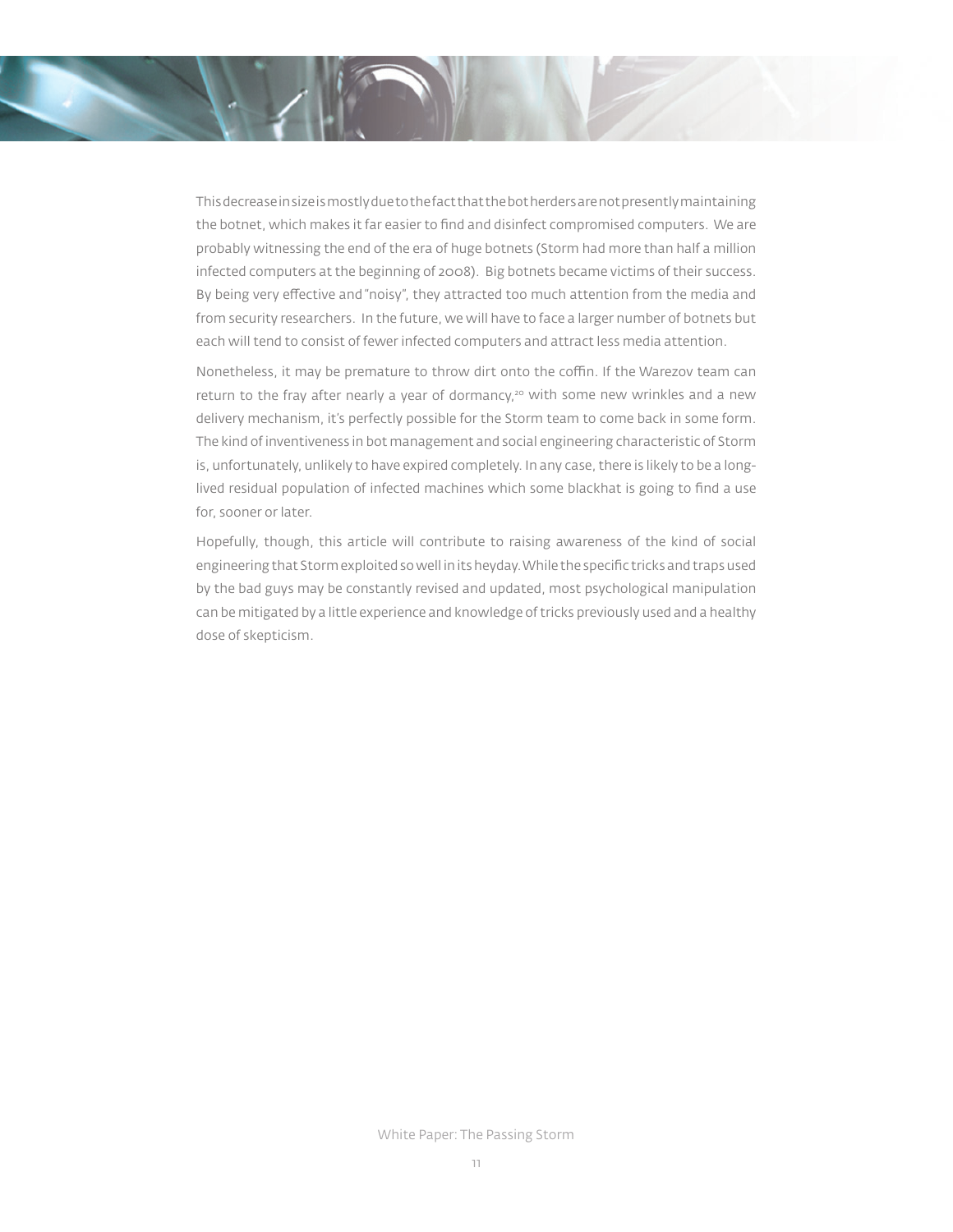

#### References & Further Reading

- 1. David Harley & Pierre-Marc Bureau: "A Dose by any other Name"; Virus Bulletin Conference Proceedings, 2008
- 2. David Harley & Andrew Lee: "ESET Heuristic Analysis Report March 2007"; http://www. eset.com/download/whitepapers/HeurAnalysis(Mar2007)Online.pdf
- 3. http://cme.mitre.org/data/list.html#711
- 4. David Harley & Andrew Lee: "Net of the Living Dead"; http://www.eset.com/download/ whitepapers/NetLivingDead(20080225).pdf
- 5. Joe Stewart: "Storm Worm DDoS Attack"; http://www.secureworks.com/research/threats/ storm-worm
- 6. http://antivirus.about.com/b/2008/06/09/gpcode-ransomware-just-got-worse.htm
- 7. MessageLabs: "The Expanding Spammers Toolbox: Latest Stock Spam Technique Launched with 15 Million MP3 Emails"; http://www.messagelabs.com/resources/press/6418. Digital Intelligence and Strategic Operations Group: "Opps [sic], guess I pissed off Storm!, http:// www.disog.org/2007/09/opps-guess-i-pissed-off -storm.html
- 8. Jimmy Kuo: "Storm Drain"; http://blogs.technet.com/antimalware/archive/2007/09/20/ storm-drain.aspx
- 9. Holz et al.: "Measurements and Mitigation of Peer-to-Peer-based Botnets: A Case Study on StormWorm"; http://honeyblog.org/junkyard/paper/storm-leet08.pdf
- 10. Gregg Keizer:" RSA Top botnets control 1M hijacked computers"; http://www. computerworld.com.au/index.php/id;1183357273
- 11. Maymounkov et al.: "Kademlia: A Peer-to-peer Information System Based on the XOR Metric"; http://pdos.csail.mit.edu/~petar/papers/maymounkov-kademlia-lncs.pdf
- 12. "KadC, a p2p library"; http://kadc.sourceforge.net/
- 13. Pierre-Marc Bureau: "Nuwar Traffic Analysis"; http://www.eset.com/threat-center/ blog/?p=87
- 14. Dan Goodin: "The balkanization of Storm Worm botnets"; http://www.theregister. co.uk/2007/10/15/storm\_trojan\_balkanization/
- 15. Joe Stewart: "Protocols and Encryption of the Storm Botnet"; http://www.blackhat.com/ presentations/bh-usa-08/Stewart/BH\_US\_08\_Stewart\_Protocols\_of\_the\_Storm.pdf
- 16. Andrew Lee, Pierre-Marc Bureau: "From Fun to Profit: the Evolution of Malware"; http:// www.eset.com/download/whitepapers/FromFunToProfit(20080207).pdf
- 17. John Leyden: "Russian FSB 'protecting' Storm Worm gang"; http://www.theregister. co.uk/2008/01/31/storm\_worm\_protection/
- 18. John Leyden: "Storm botnet blows itself out: but will the zombie network rise again?", http://www.theregister.co.uk/2008/10/14/storm\_worm\_botnet\_rip/
- 19. Dark Reading: "Storm may finally be over"; http://www.darkreading.com/document. asp?doc\_id=165798&WT.svl=news2\_1
- 20. Dan Goodin: "Warezov botnet rises from the grave: undead spam"; http://www.the register.co.uk/2008/10/16/warezovs\_second\_coming/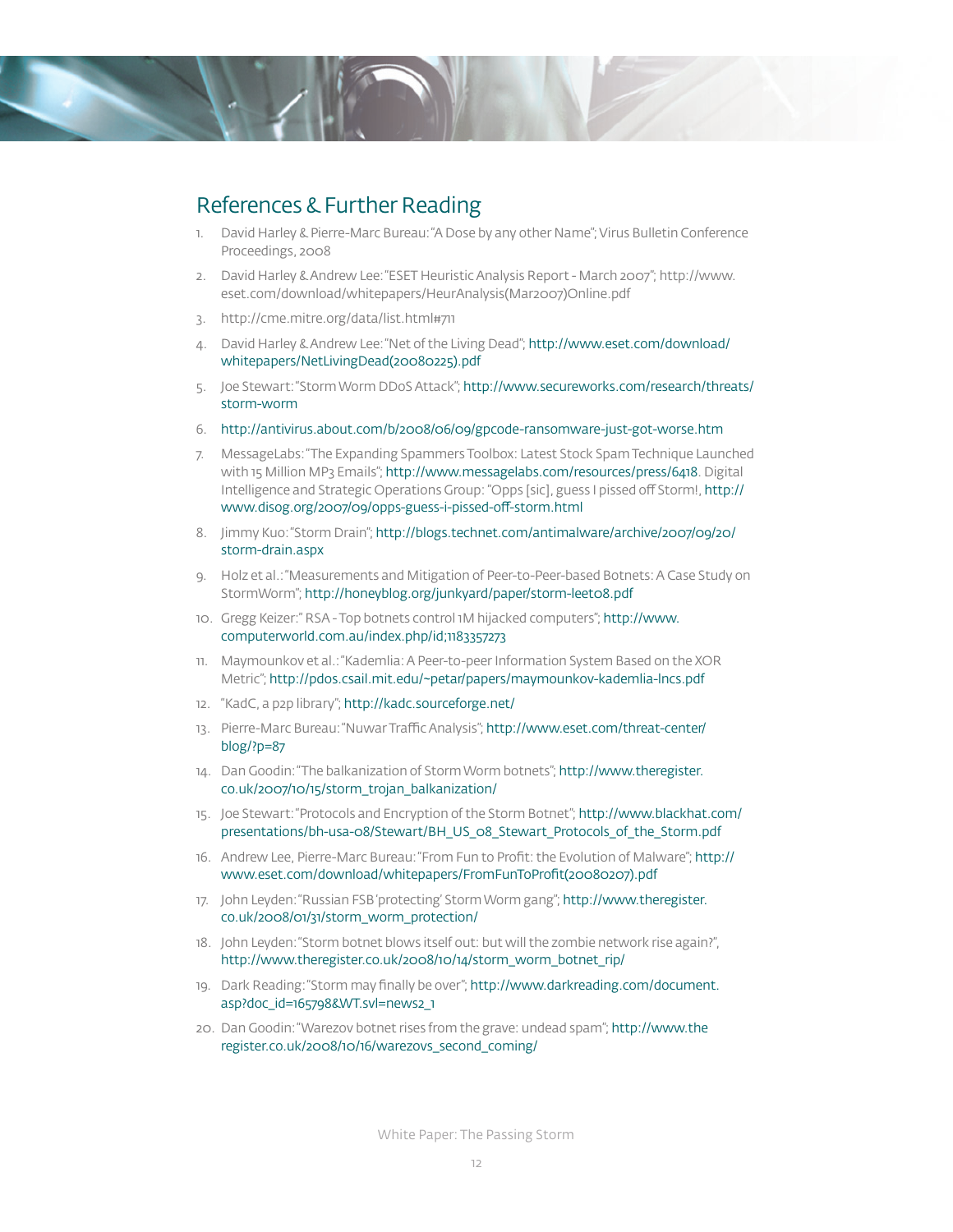

#### Glossary

| <b>Botnet</b>                                        | A virtual network of zombie (drone) machines<br>compromised by the installation of a bot and under the<br>control of a bot master (controller).                                                                    |
|------------------------------------------------------|--------------------------------------------------------------------------------------------------------------------------------------------------------------------------------------------------------------------|
| <b>C&amp;C (Command and Control)</b>                 | Channel for communication between the bot controller<br>and the drone (zombie) PCs that constitute his botnet.<br>Used to control compromised machines and direct<br>attacks.                                      |
| <b>CAPTCHA</b>                                       | "Completely Automated Public Turing test to tell<br>Computers and Humans Apart". Normally uses a graphic<br>meant to be readable as text by a human but not by a<br>computer other than the one that generated it. |
| <b>DDNS</b>                                          | <b>Dynamic DNS</b>                                                                                                                                                                                                 |
| <b>DDoS</b>                                          | Distributed Denial of Service                                                                                                                                                                                      |
| <b>Fast Flux</b>                                     | A technique used by botnets to manipulate DNS<br>in order to hide sites associated with phishing and<br>malicious software, making use of adaptive networks of<br>compromised hosts utilized as proxies.           |
| <b>DNS</b>                                           | Domain Name System (or Service): handles mapping of<br>IP addresses to domain names.                                                                                                                               |
| <b>DoS</b>                                           | Denial of Service: an attack that damages a site or<br>system's ability to provide a service or execute a function.                                                                                                |
| <b>Drive-by Download</b>                             | Download of a program to a system without the system<br>user's knowledge or action, especially from a web page.                                                                                                    |
| <b>Drone</b>                                         | Another term for a zombie: a computer system<br>compromised by the installation of a bot.                                                                                                                          |
| Extortion                                            | Illegally obtaining money by threats, e.g. of<br>implementing or continuing a Denial of Service attack                                                                                                             |
| Keylogging                                           | Capture of sensitive information such as login<br>information by monitoring and logging keystrokes,<br>especially when subsequently forwarded to a remote<br>attacker.                                             |
| <b>Optical Character</b><br><b>Recognition (OCR)</b> | Programmatic technique for extracting textual<br>information and editable text from a graphic image.<br>Nowadays much used, unfortunately, as a technique for<br>'breaking" a captcha.                             |
| Packer                                               | See "Runtime Packer"                                                                                                                                                                                               |
| Phishing                                             | A generic name for various forms of fraud in which the<br>scammer tries to trick victims into giving away sensitive<br>data, usually financial, using spoofed email and web<br>sites.                              |
| Port                                                 | In this context, a number that identifies the channel                                                                                                                                                              |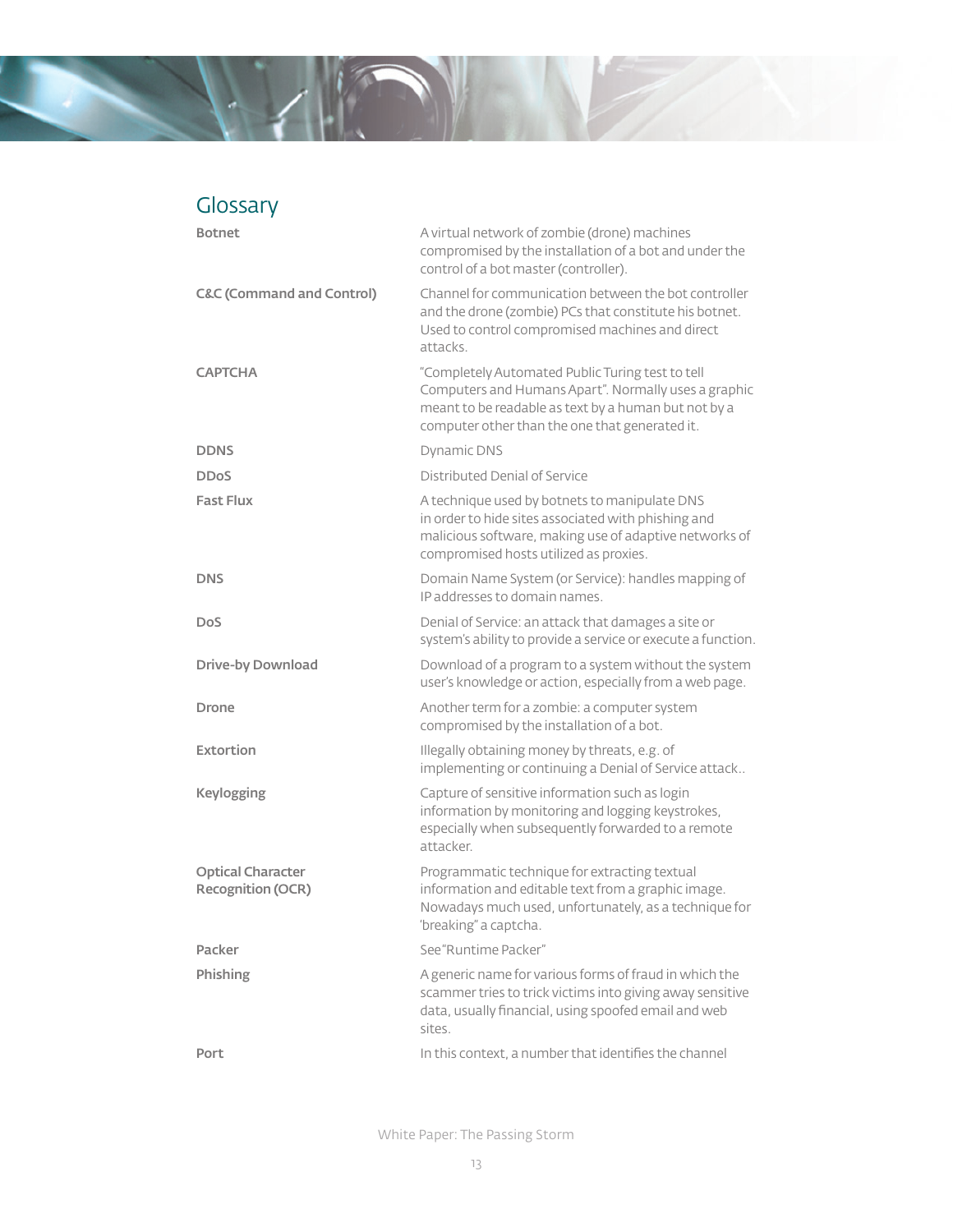

used by an Internet service (for example, TCP/25 is SMTP–

Simple Mail Transfer Protocol.) Pump and Dump **An** email scam where the recipient is encouraged to buy stock at a low price on the promise that it will appreciate dramatically in value in the very near future. However, the scammer already holds a significant quantity of the stock and sells the hyped stock at a profit. When the hype stops and the market notices that everyone is selling, the price plummets again. Runtime Packer **A** type of program originally intended to compress an executable so that it takes less space on disk, decompressing itself into memory when needed. Malware authors noticed long ago that passing a known malicious program through one or more packers results in obfuscation of the code, making it harder for malware-specific scanners to recognize an alreadyknown program. However, the use of a packer can sometimes be used as a heuristic to identify probably malicious code. **Zombie** Synonym for drone: a PC compromised by a bot, and therefore under the control of a bot master.